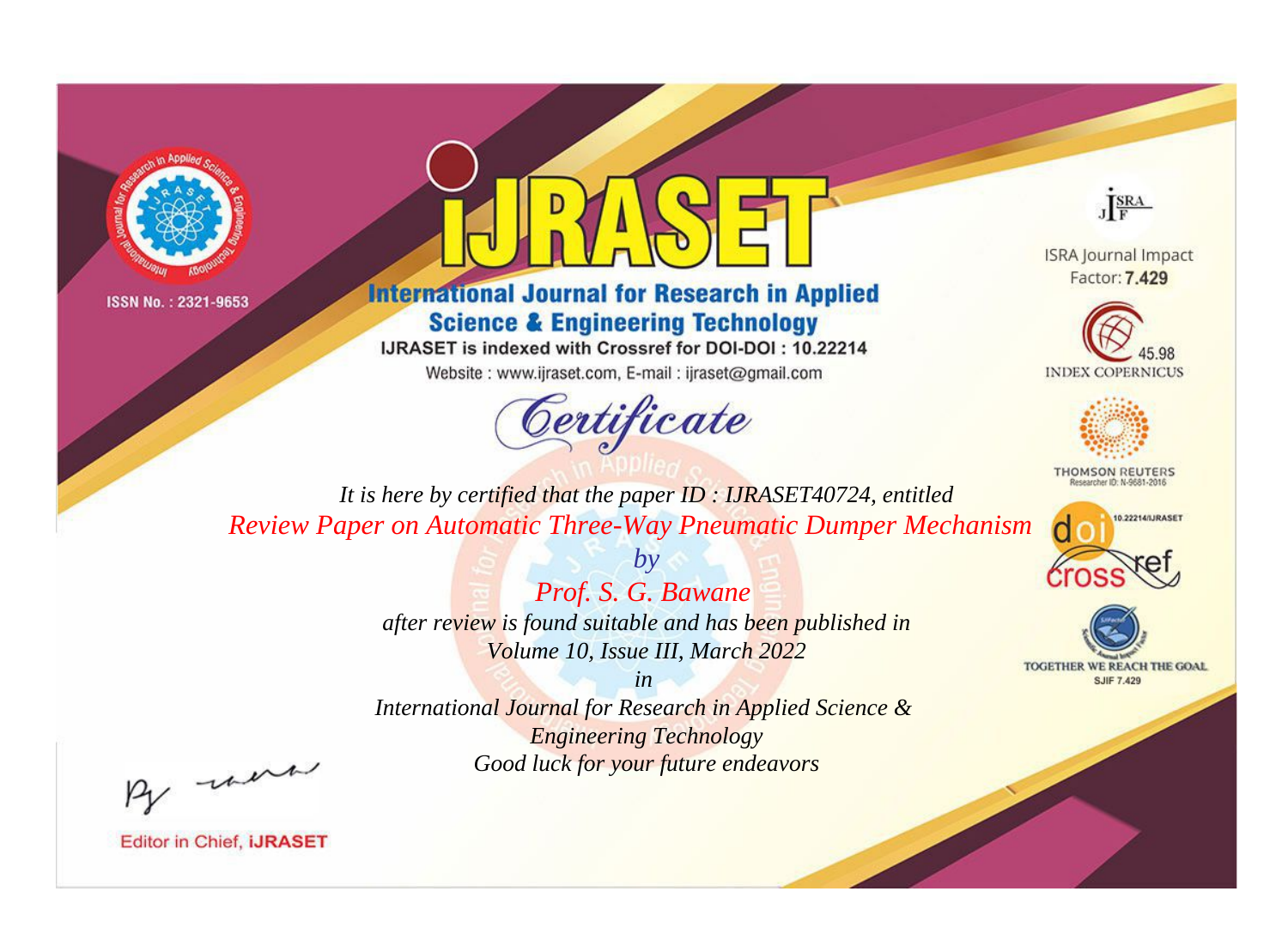



## **International Journal for Research in Applied Science & Engineering Technology**

IJRASET is indexed with Crossref for DOI-DOI: 10.22214

Website: www.ijraset.com, E-mail: ijraset@gmail.com



JERA

**ISRA Journal Impact** Factor: 7.429





**THOMSON REUTERS** 



TOGETHER WE REACH THE GOAL **SJIF 7.429** 

*It is here by certified that the paper ID : IJRASET40724, entitled Review Paper on Automatic Three-Way Pneumatic Dumper Mechanism*

> *Nomesh Chakole after review is found suitable and has been published in Volume 10, Issue III, March 2022*

*by*

*in* 

*International Journal for Research in Applied Science & Engineering Technology Good luck for your future endeavors*

By morn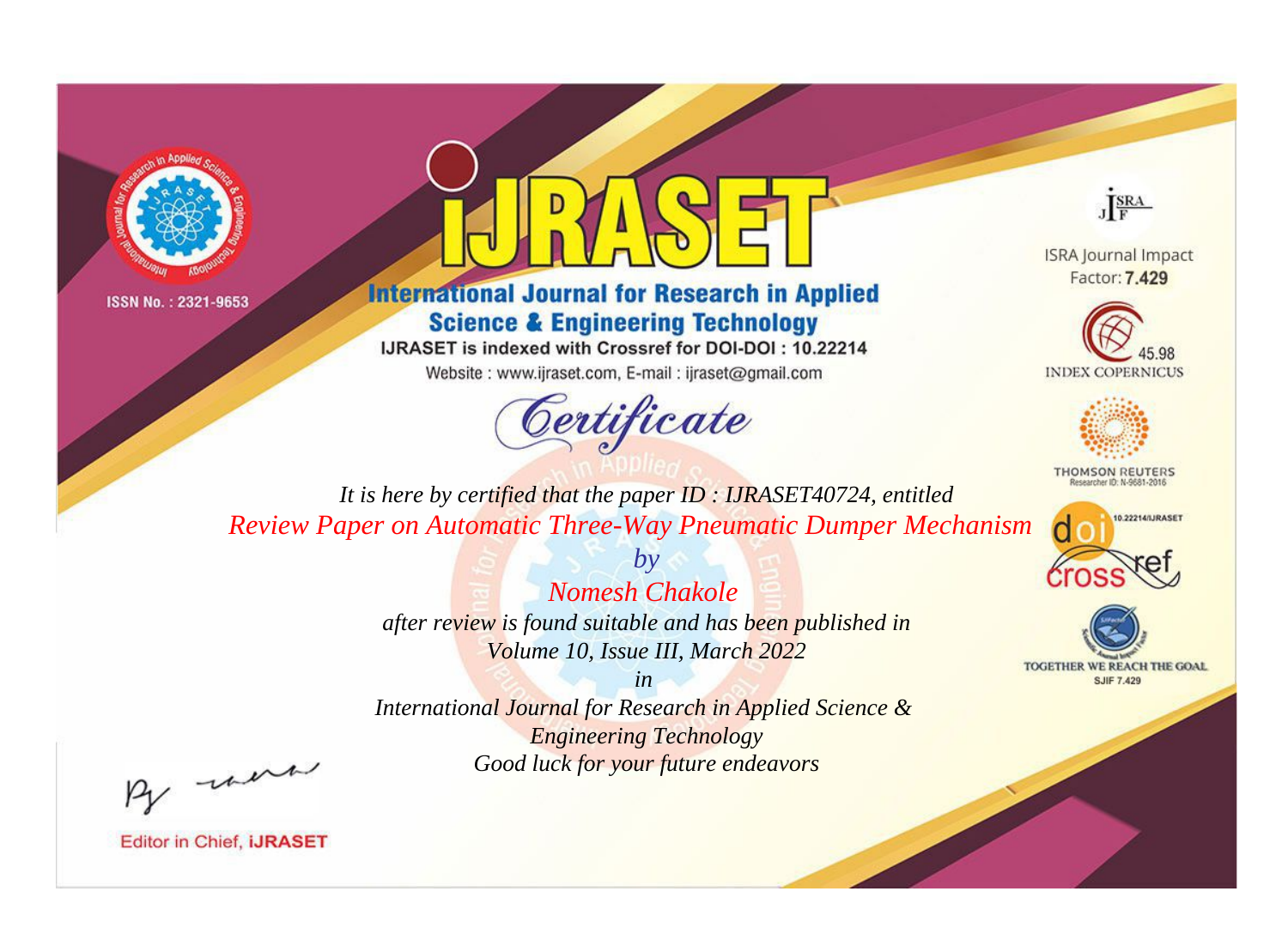



**International Journal for Research in Applied Science & Engineering Technology** 

IJRASET is indexed with Crossref for DOI-DOI: 10.22214

Website: www.ijraset.com, E-mail: ijraset@gmail.com



JERA

**ISRA Journal Impact** Factor: 7.429





**THOMSON REUTERS** 



TOGETHER WE REACH THE GOAL **SJIF 7.429** 

*It is here by certified that the paper ID : IJRASET40724, entitled Review Paper on Automatic Three-Way Pneumatic Dumper Mechanism*

> *Ajinkya Rangari after review is found suitable and has been published in Volume 10, Issue III, March 2022*

*by*

*in* 

*International Journal for Research in Applied Science & Engineering Technology Good luck for your future endeavors*

By morn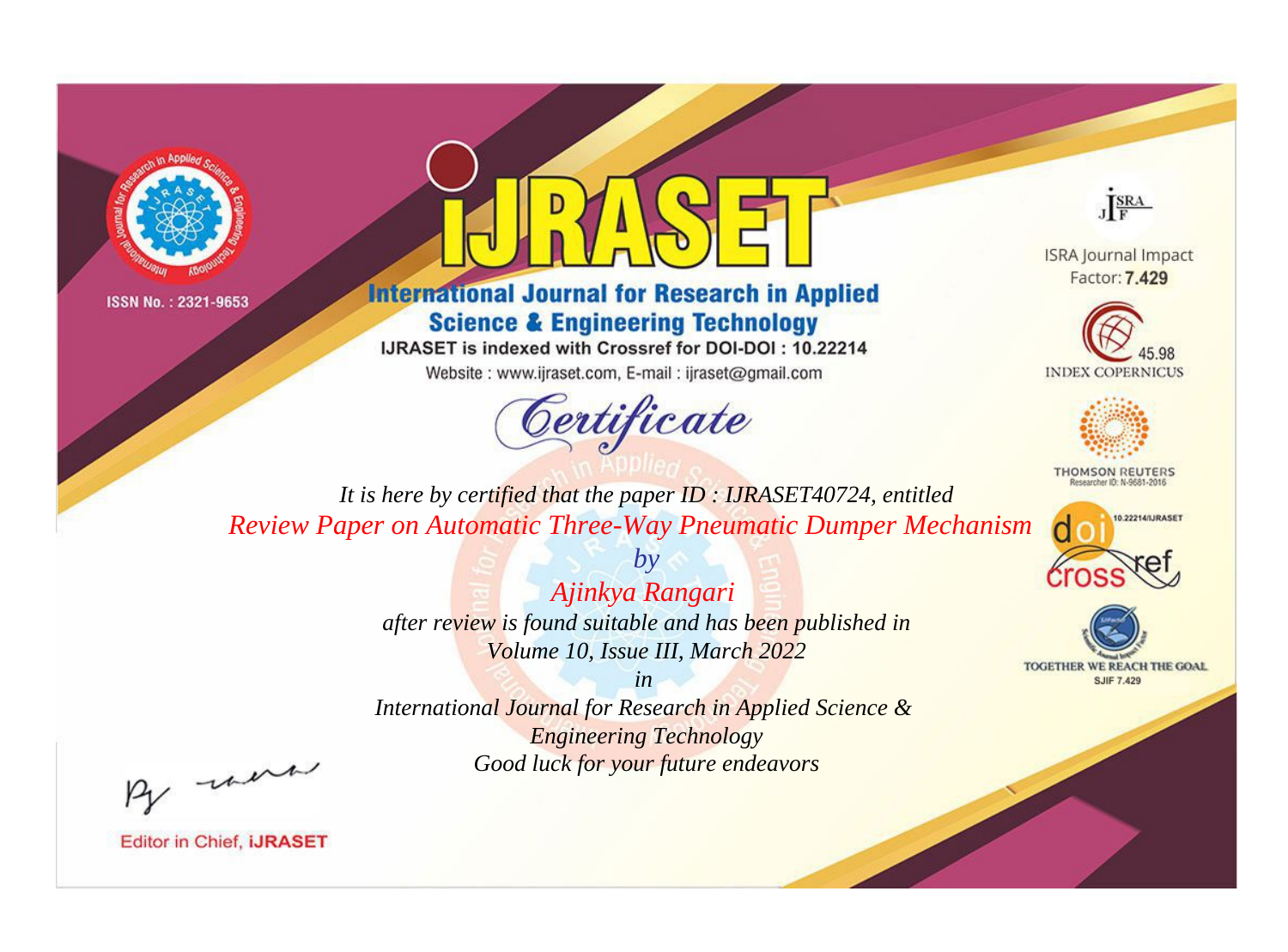



**International Journal for Research in Applied Science & Engineering Technology** 

IJRASET is indexed with Crossref for DOI-DOI: 10.22214

Website: www.ijraset.com, E-mail: ijraset@gmail.com



JERA

**ISRA Journal Impact** Factor: 7.429





**THOMSON REUTERS** 



TOGETHER WE REACH THE GOAL **SJIF 7.429** 

It is here by certified that the paper ID: IJRASET40724, entitled **Review Paper on Automatic Three-Way Pneumatic Dumper Mechanism** 

> **Roshan Mohurle** after review is found suitable and has been published in Volume 10, Issue III, March 2022

 $b\nu$ 

 $in$ International Journal for Research in Applied Science & **Engineering Technology** Good luck for your future endeavors

By morn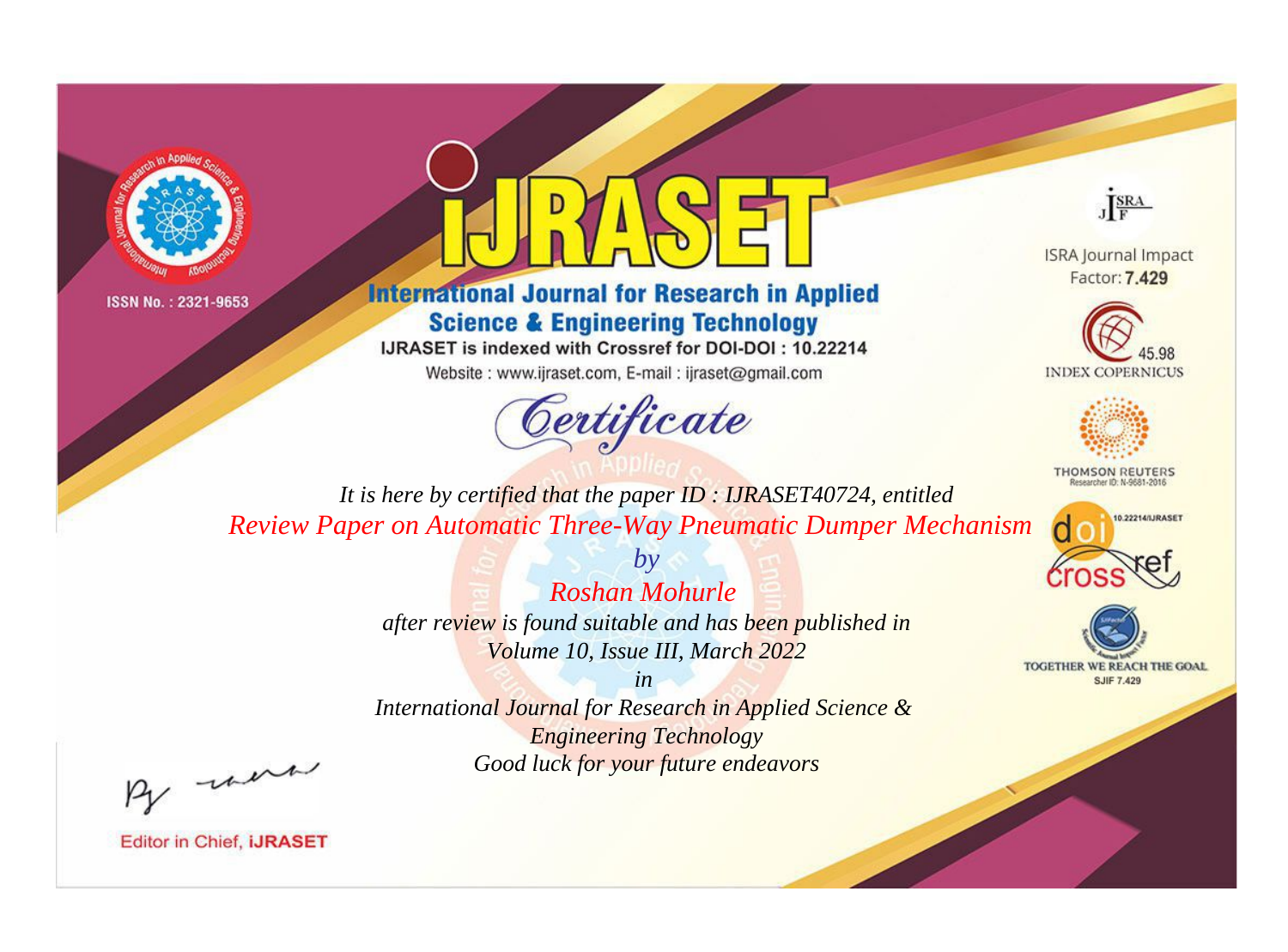



**International Journal for Research in Applied Science & Engineering Technology** 

IJRASET is indexed with Crossref for DOI-DOI: 10.22214

Website: www.ijraset.com, E-mail: ijraset@gmail.com



JERA

**ISRA Journal Impact** Factor: 7.429





**THOMSON REUTERS** 



TOGETHER WE REACH THE GOAL **SJIF 7.429** 

It is here by certified that the paper ID: IJRASET40724, entitled Review Paper on Automatic Three-Way Pneumatic Dumper Mechanism

> **Swastik Hanote** after review is found suitable and has been published in Volume 10, Issue III, March 2022

 $b\nu$ 

 $in$ International Journal for Research in Applied Science & **Engineering Technology** Good luck for your future endeavors

By morn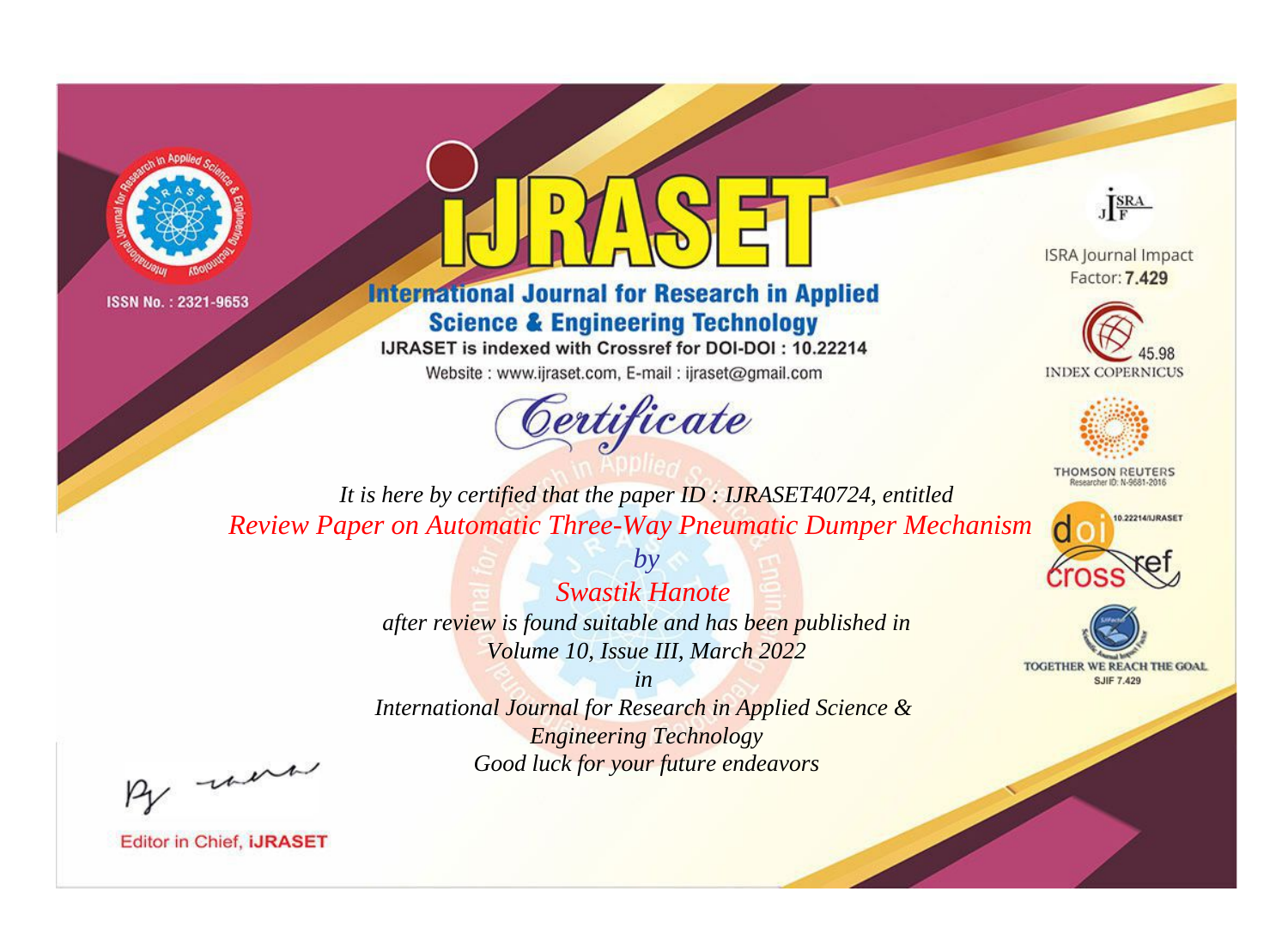



## **International Journal for Research in Applied Science & Engineering Technology**

IJRASET is indexed with Crossref for DOI-DOI: 10.22214

Website: www.ijraset.com, E-mail: ijraset@gmail.com



JERA

**ISRA Journal Impact** Factor: 7.429





**THOMSON REUTERS** 



TOGETHER WE REACH THE GOAL **SJIF 7.429** 

*It is here by certified that the paper ID : IJRASET40724, entitled Review Paper on Automatic Three-Way Pneumatic Dumper Mechanism*

> *Palash Dongarwar after review is found suitable and has been published in Volume 10, Issue III, March 2022*

*by*

*in* 

*International Journal for Research in Applied Science & Engineering Technology Good luck for your future endeavors*

By morn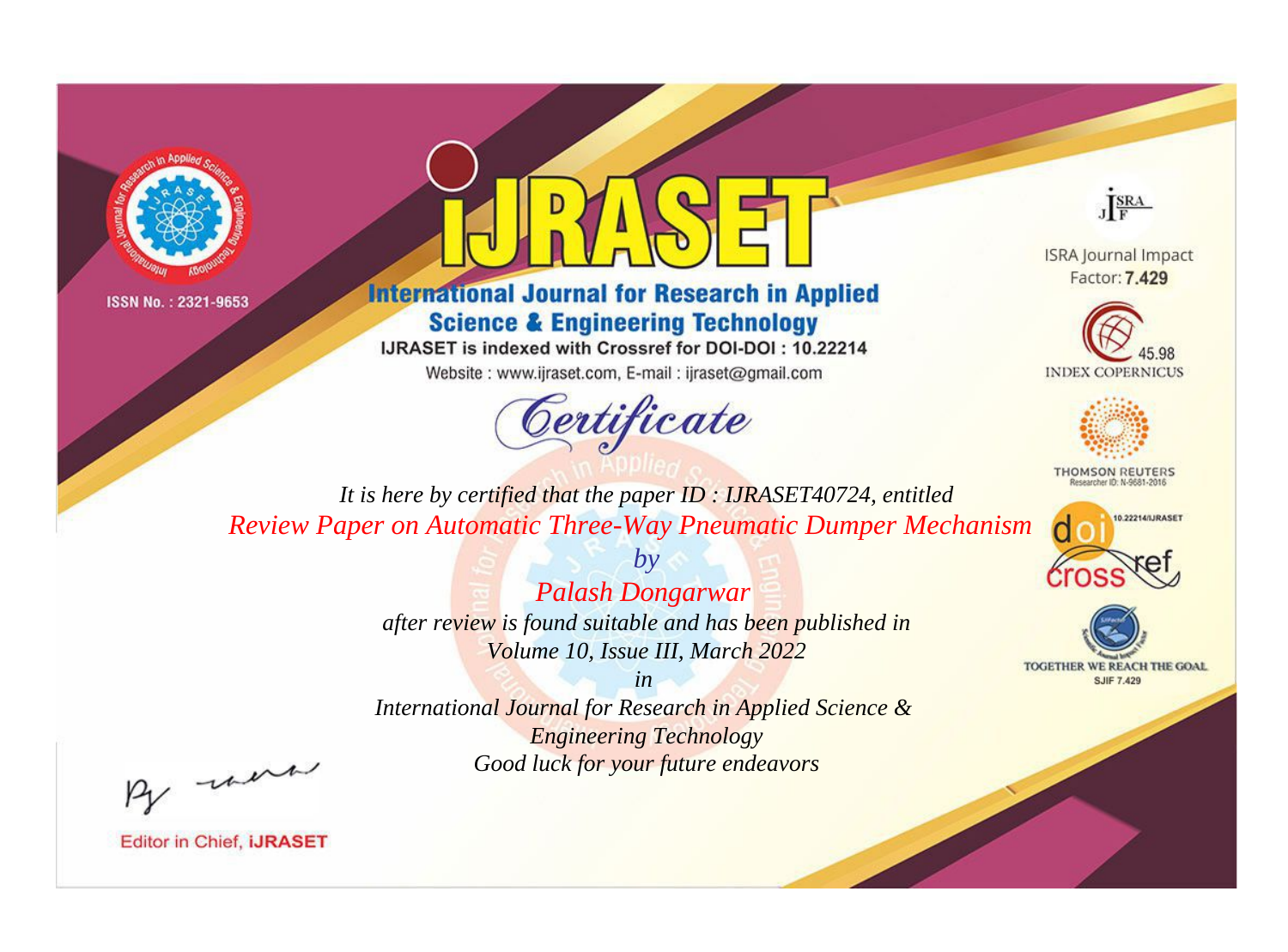



## **International Journal for Research in Applied Science & Engineering Technology**

IJRASET is indexed with Crossref for DOI-DOI: 10.22214

Website: www.ijraset.com, E-mail: ijraset@gmail.com





**ISRA Journal Impact** Factor: 7.429





**THOMSON REUTERS** 



TOGETHER WE REACH THE GOAL **SJIF 7.429** 

*It is here by certified that the paper ID : IJRASET40724, entitled Review Paper on Automatic Three-Way Pneumatic Dumper Mechanism*

> *Lokesh Kawadkar after review is found suitable and has been published in Volume 10, Issue III, March 2022*

*by*

*in International Journal for Research in Applied Science & Engineering Technology Good luck for your future endeavors*

By morn